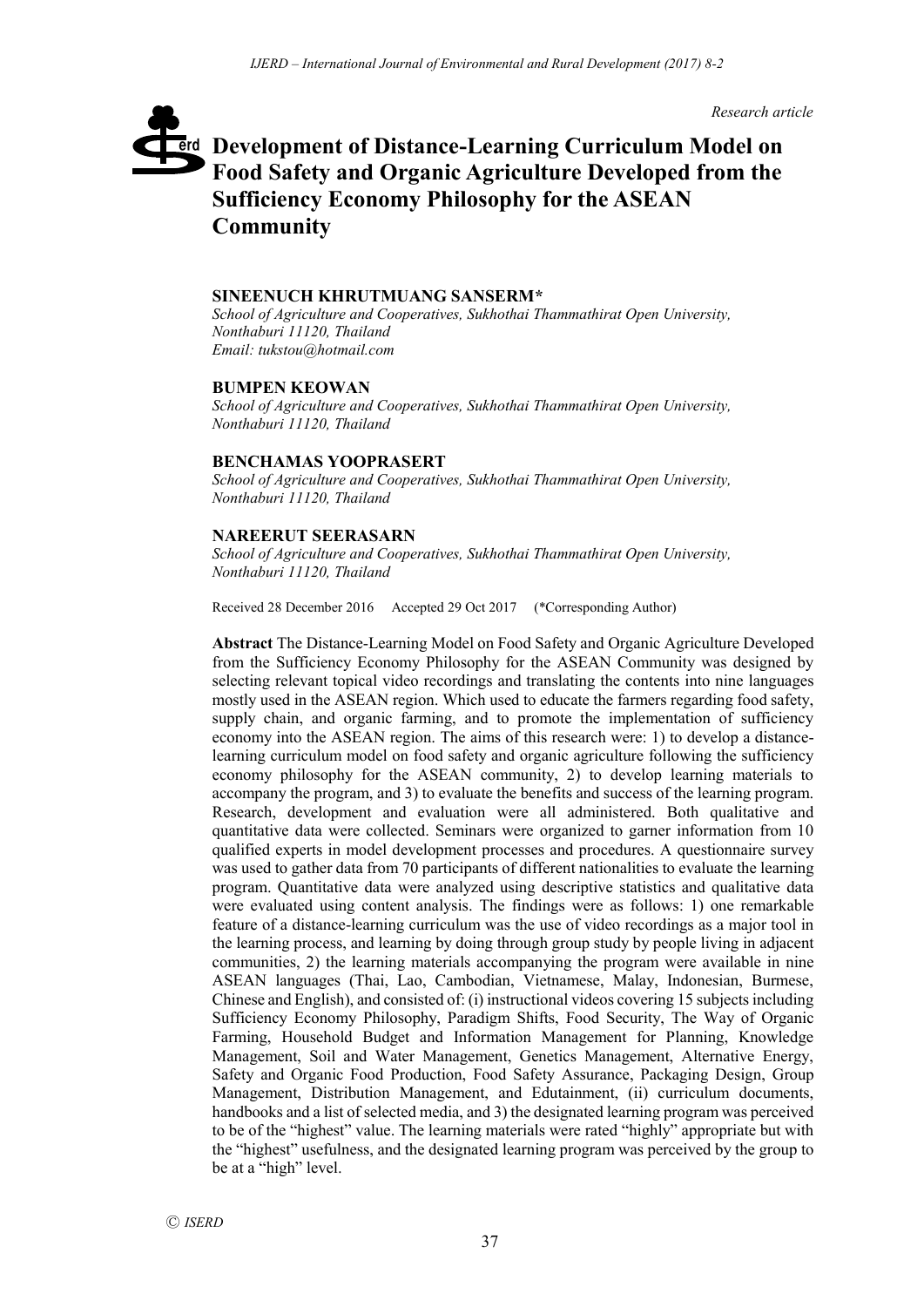**Keywords** model development of distance-learning curriculum, distance-learning curriculum, food safety, organic agriculture, sufficiency economy philosophy, ASEAN community

#### **INTRODUCTION**

Data retrieved from the AEC Information Center (2015) indicated that most people in the ASEAN region earn their living through agriculture. Gardening, farming, and fishery are the main occupations of Malaysians while plantation, forestry, fishery, and animal farming are followed among Indonesians. Eighty percent of Vietnamese people earn their livelihood from agriculture. In Laos, Myanmar, and the Philippines agriculture is also the main occupation. However, workers in the agricultural sector are facing health problems and marketing constraints resulting from inappropriate production methods involving the overuse of pesticides. The chemical contamination is transmitted from the crops to the farm workers and thence to the consumers. To resolve these problems, several countries have implemented national policies to promote safety awareness in agriculture. In Thailand, the government has attempted to control pesticide imports and the use of non-standard paraquats. The system of chemical substance registration has been revised, and many hazardous substances are now banned or have restricted use in several countries. The Thai Government has also controlled advertising and selling which contravenes the ethically responsible dictates of the Food and Agriculture Organization. The use of organic substances has been promoted to improve the safety of agricultural producers and consumers. However, unsafe crop practices are still widespread (Office of Agricultural Economics, 2012).

Government sectors have implemented policies promoting learning to farmers; however, the curriculum management seemed to fulfill the aims of organizations rather than the needs of learners. In other words, the learning lacked integration regarding the contents and management. The curriculum was often organized for short time periods of 3 - 4 days and this was not sufficient for the learners to achieve meaningful results. In addition, there was no communication between the learners, or networking to develop and sustain change within the community and society.

Therefore, Sukhothai Thammathirat Open University (STOU) initiated the Center of Distance-Learning for Sufficiency Economy (2010) to provide community services by inculcating the Sufficiency Economy Philosophy or SEP into real-life practices. SEP stresses the importance of human development at all levels and value the need to strengthen community's capacity to assure a balanced way of life and resilience, with the respect for environment. In 2014, the model of distancelearning on harmless and organic agricultural practices was developed following the sufficiency economy ideals. The management at the center focuses specifically on learning, allowing learners to study by themselves. Furthermore, the distance-learning can be accessed by learners with diverse backgrounds. The learning program is safe and can be used to increase learner knowledge regardless of their previous educational levels (Keowan et al., 2015).

STOU realized that agriculture is the spine of the ASEAN region, and its people desperately want to learn from each other to prepare for being a part of the ASEAN community and cooperate regarding agricultural safety. The university, therefore initiated The Distance-Learning Model on Food Safety and Organic Agriculture Developed from the Sufficiency Economy Philosophy for the ASEAN Community by selecting relevant topical video recordings and translating the contents into nine languages mostly used in the ASEAN region: Thai, Lao, Cambodian, Vietnamese, Indonesian, Malay, Burmese, Chinese, and English. Moreover, the distance-learning model will be used to educate Thai farmers and also farmers in neighboring countries with the knowledge and efficiency of Thailand regarding food safety, supply, and organic farming, and to promote the implementation of economy sufficiency into the ASEAN region.

## **OBJECTIVES**

The purposes of this research were as follows: 1) to develop a distance-learning curriculum model on food safety and organic agriculture, following the sufficiency economy philosophy for the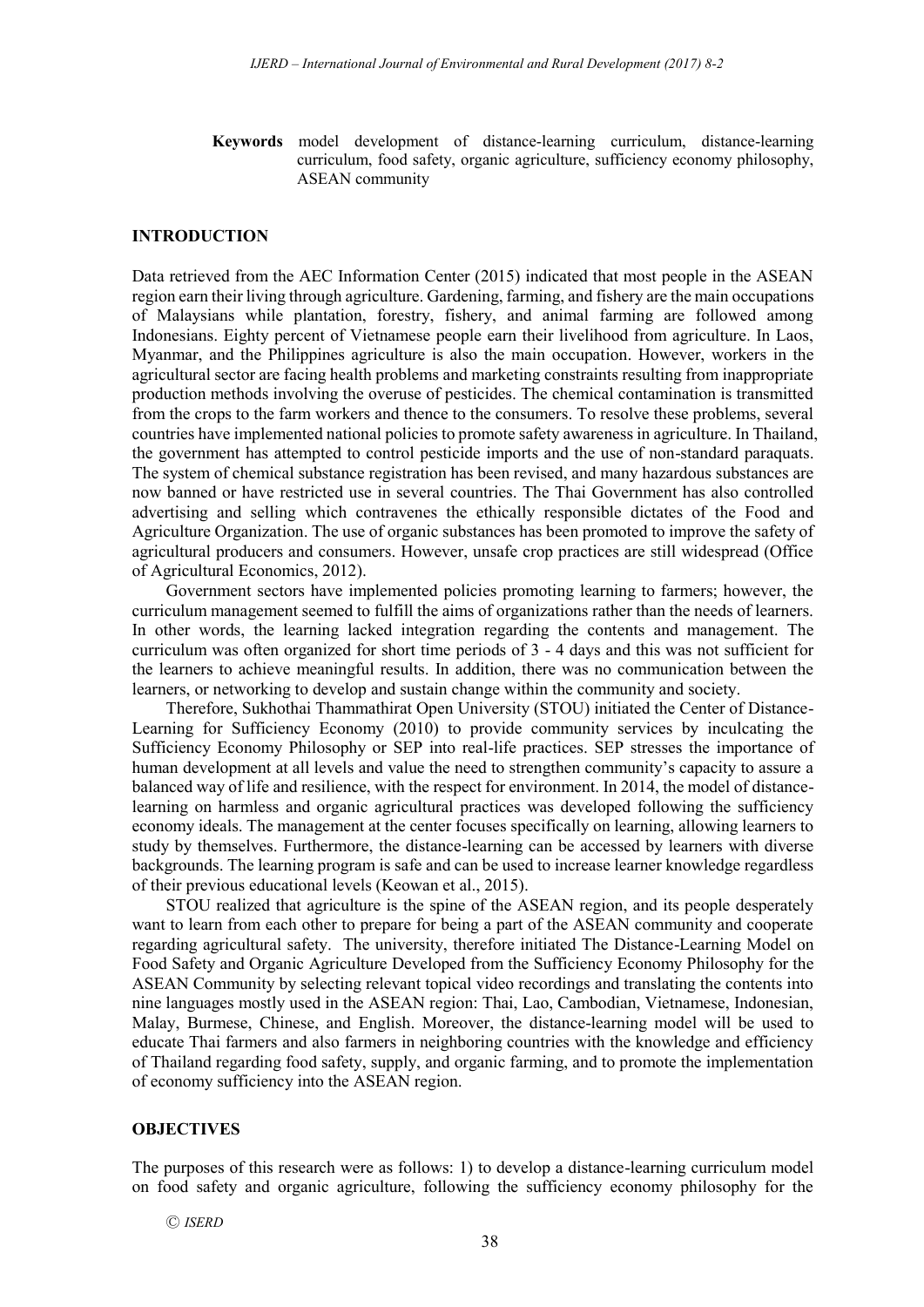ASEAN community, 2) to develop learning materials to accompany the program, and 3) to evaluate the benefits and success of the learning program.

# **METHODOLOGY**

Research, curriculum development, and curriculum evaluation were utilized for this research project. Both quantitative and qualitative data were collected throughout three stages as follows:

# **1. Curricular Model Development Processes**

- (1) collect, analyze, and synthesize the body of knowledge,
- (2) design the core structure of the curriculum, courses, and learning management, and
- (3) organize seminars to collate the information on model development procedure from 10 qualified experts.

# **2. Learning Materials Development Processes Accompanying the Learning Program**

- (1) produce and translate the contents of the video recordings into nine languages with 15 topics available for each language, and
- (2) produce a set of curricular learning documents in each target language consisting of the curriculum papers, teaching handbooks for management, and a list of the selected media.

## **3. Curricular Evaluation Processes**

Data were collected from 70 research participants from diverse countries to evaluate the achievements of the designed curriculum model of the Distance-Learning Project on Food Safety and Organic Agriculture Developed from the Sufficiency Economy Philosophy for the ASEAN Community. A questionnaire was circulated and a seminar was organized for 10 qualified experts to assess the learning achievements of the curriculum. The experts aired their opinions on the working processes both within and outside the countries regarding production procedure and curricular development.

The quantitative data was analyzed using percentage, mean, and standard deviation. Qualitative data was assessed using content analysis.

# **RESULTS AND DISCUSSION**

The model development of the distance-learning curriculum on food safety and organic agriculture developed from the sufficiency economy philosophy was developed base on the notions of various scholars. For instance, the ideas of Saylor, Alexander and Lewis (1981: 28-29) were as follows: (1) model development should initially determine goals, objectives, and domains of the curriculum, (2) curriculum design, (3) curriculum implementation, and (4) curriculum evaluation. The notions of Chompoolong (2002: 53) on local curricular development consisted of (1) analyze basic information, (2) create a curricular draft, (3) examine the curricular draft, (4) implement curriculum sampling, (5) evaluate the curriculum sampling, and (6) improve and revise the curriculum. The notions of Wongyai (1990: 19) on integrated curriculum development consisted of (1) drafting a curriculum, (2) curriculum implementation, and (3) curriculum evaluation. This research followed three stages of model curriculum development as follows.

## **1. Model Development Processes of a Distance-Learning Curriculum on Food Safety and Organic Agriculture Developed from the Sufficiency Economy Philosophy**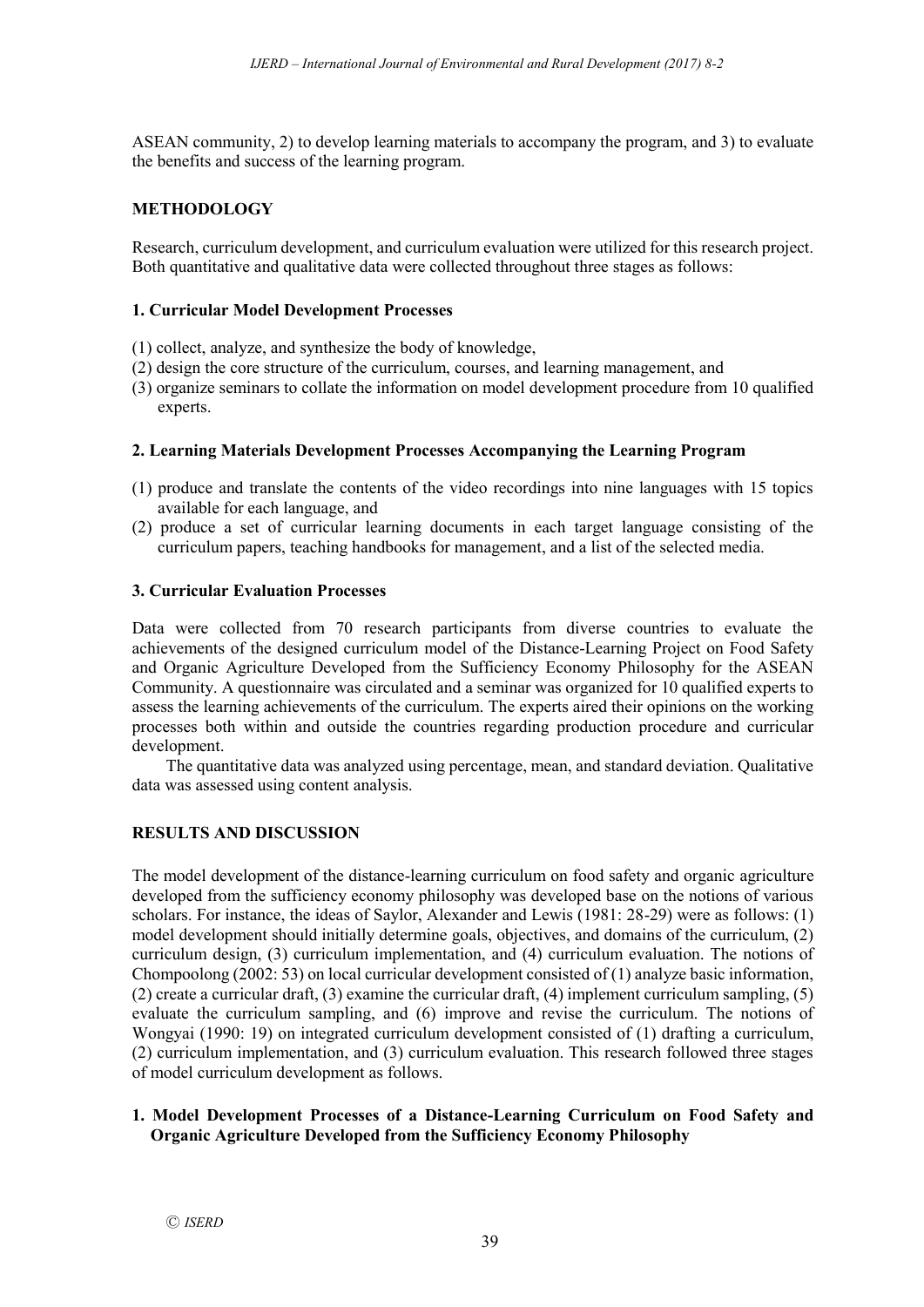**1.1 Analyze and synthesize the body of knowledge:** The body of knowledge was analyzed and synthesized by organizing a meeting of the curriculum development committee and experts to define and determine the aspects of the curriculum. The model development of this distance- learning curriculum on food safety and organic agriculture developed from the sufficiency economy philosophy was different from other typical formal educational programs. The differences were as follows.

1) *Videos were used as a major tool* in creating the learning process which proceeded within budget and achieved high levels of learning advancement. This success was because learners were able to learn from the real-life experiences of individual models, groups, communities, and networks regarding their agricultural practices. The villagers did not have to spend time on traveling, with the flexibility of managing and adapting their own learning schedules to their individual lifestyles and occupations. In addition, the villagers were able to learn continually and gained knowledge in packing. This was important and necessary for agriculturalists to solve their problems following the philosophy and ideas of management, objectives, learning standards, and learning systems. Time management for learning, evaluation, and achievement relied on the qualifications of both learners and learning facilitators.

2) *Focus on self-learning* concentrated on gathering local people together to share their problems on individual, family, and community scales to discover solutions through doing projects. These learning practices allowed learners to learn with happiness.

**1.2 Design and draft the curriculum:** The curricular structure and implementation of the learning process were achieved by organizing meetings between the local committees and the experts. Teaching documents were created. The first two documents created were (1) curriculum papers comprising details such as curricular name, certificate name, responsible organization, philosophy and notions in the learning process implementation, learning schedule, learning system, learning time allotment, evaluation of learning achievement, learning facilitators, places and learning materials, resources and budgets, expectation from the curriculum, and learning curriculum, and (2) a handbook for learning management and a list of the selected media included in the learning system and learning allotment, evaluation and aims of learning, places and learning materials, learning facilitators, roles of learning facilitators, implementation of learning facilitators, learning management plans, plans of group seminars, memos of learning facilitators, facilitator's opinions on the process of learning, and a list of selected media and evaluation of curricular achievements.

**1.3 Organize a seminar for learning model development:** A seminar for learning model development was organized with the committees and the 10 experts. Based on the meeting, the draft curriculum was approved together with 15 subjects including Sufficiency Economy Philosophy, Paradigm Shifts, Food Security, The Way of Organic Farming, Household Budget and Information Management for Planning, Knowledge Management, Soil and Water Management, Genetics Management, Alternative Energy, Safety and Organic Food Production, Food Safety Assurance, Packaging Design, Group Management, Distribution Management, and Edutainment.

# **2. Learning Materials Development Accompanying the Learning Program**

The curriculum development committee created learning materials comprising (1) instructional videos covering the 15 subjects and video recording for learning orientation of the curriculum, and (2) curricular documents including curricular papers, handbooks for teaching management, and a list of selected educational media. These curricular documents were originally written in Thai and later translated by the native language experts into the nine languages Thai, Lao, Cambodian, Vietnamese, Malay, Indonesian, Burmese, Chinese, and English.

# **3. Curricular Evaluation**

Once the learning materials were created in each target language, the committee administered the materials to 70 participants and then evaluated the curriculum of food safety and organic agriculture developed from the sufficiency economy philosophy for the ASEAN community. For of the research